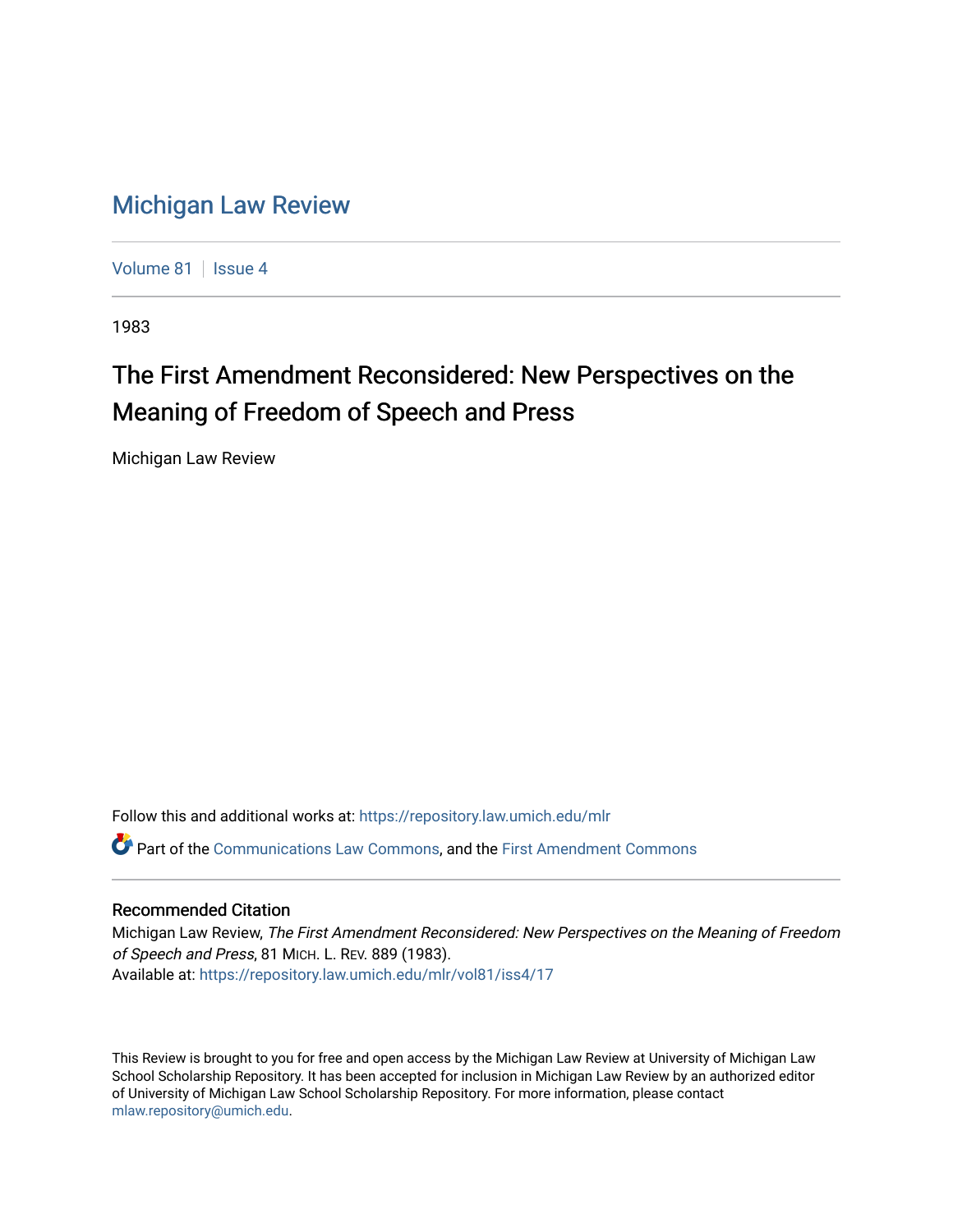THE FIRST AMENDMENT RECONSIDERED: NEW PERSPECTIVES ON THE MEANING OF FREEDOM OF SPEECH AND PRESS. Edited by *Bil! F. Chamberlin* and *Charlene J. Brown.* New York: Longman Inc. 1982. Pp. ix, 218. \$27.95.

The range of potential first amendment topics obviously prevents any single-volume attempt at comprehensive treatment. Yet the common theoretical bases underlying freedom of speech and press provide a vehicle for cohesive presentation of divergent viewpoints under the general heading of the first amendment. *The First Amendment Reconsidered* consists of four articles1 selected from a national competition on first amendment theory, and three presentations<sup>2</sup> by first amendment scholars and attorneys. The book is essentially a grab-bag of essays which address widely divergent speech and press topics. The preface, however, encourages readers to view the collection as a "symposium" which will enhance their understanding of the first amendment (p. xv). While the book does not provide as many instances of the implicitly promised interactions as might be desired, it does assemble scholarly thought surrounding similar basic themes.

The first selection is Margaret Blanchard's *Filling in the Void· Speech and Press in State Courts Prior to Git/ow* (pp. 14-59). Blanchard seeks to refute the "traditional notion"<sup>3</sup> that there was no important development of speech and press issues during the period between the Alien and Sedition Acts of 1798 and the Supreme Court's entry into the area in 1925 with *Gitlow v. New York*.<sup>4</sup> She examines state court decisions involving speech and press issues from 1798 to 1925 and concludes that these decisions laid a firm foundation for later Supreme Court activity and had a "significant impact" on the freedom of speech and press (p. 42).

Blanchard regards her work as "skim[ming] the surface of the possible areas for investigation" (p. 43). This is accurate; the article fails to establish how much influence these state court decisions have had on later developments in first amendment law. Her article should thus be viewed as only a starting point for those interested in first amendment history.

In The Deceptive "Right to Know": How Pessimism Rewrote the First *Amendment,* Baldasty and Simpson suggest that the first amendment primarily protects individual freedom. They argue that "[f]ree speech is pre-

4. 268 U.S. 652 (1925).

l. Blanchard, *Filling in the Void: Speech and Press in State Courts prior to Git/ow;* Baldasty & Simpson, *The Deceptive "Right to Know''.· How Pessimism Rewrote the First Amendment;*  Stonecipher, *Safeguarding Speech and Press Guarantees: Preferred Position Postulate Reexamined;* Hodge, *Democracy and Free Speech: A Normative Theory of Society and Government.* 

<sup>2.</sup> Howard, *The Burger Court and the First Amendment: Pulling a Decade into Perspective,*  pt. I: *A Framework;* Abrams, *The Burger Court and the First Amendment: Pulling a Decade into Perspective,* pt. 2: *An Analysis;* Watts,A *Major Issue of the 1980's: New Communication Tools.* 

<sup>3.</sup> *See* **z.** CHAFEE, JR., FREE SPEECH IN THE UNITED STATES 14-15 (1941); T.EMERSON, THE SYSTEM OF FREEDOM OF EXPRESSION *5* (1970); T. EMERSON, TOWARD A GENERAL THE-ORY OF THE FIRST AMENDMENT 35-36 (1966).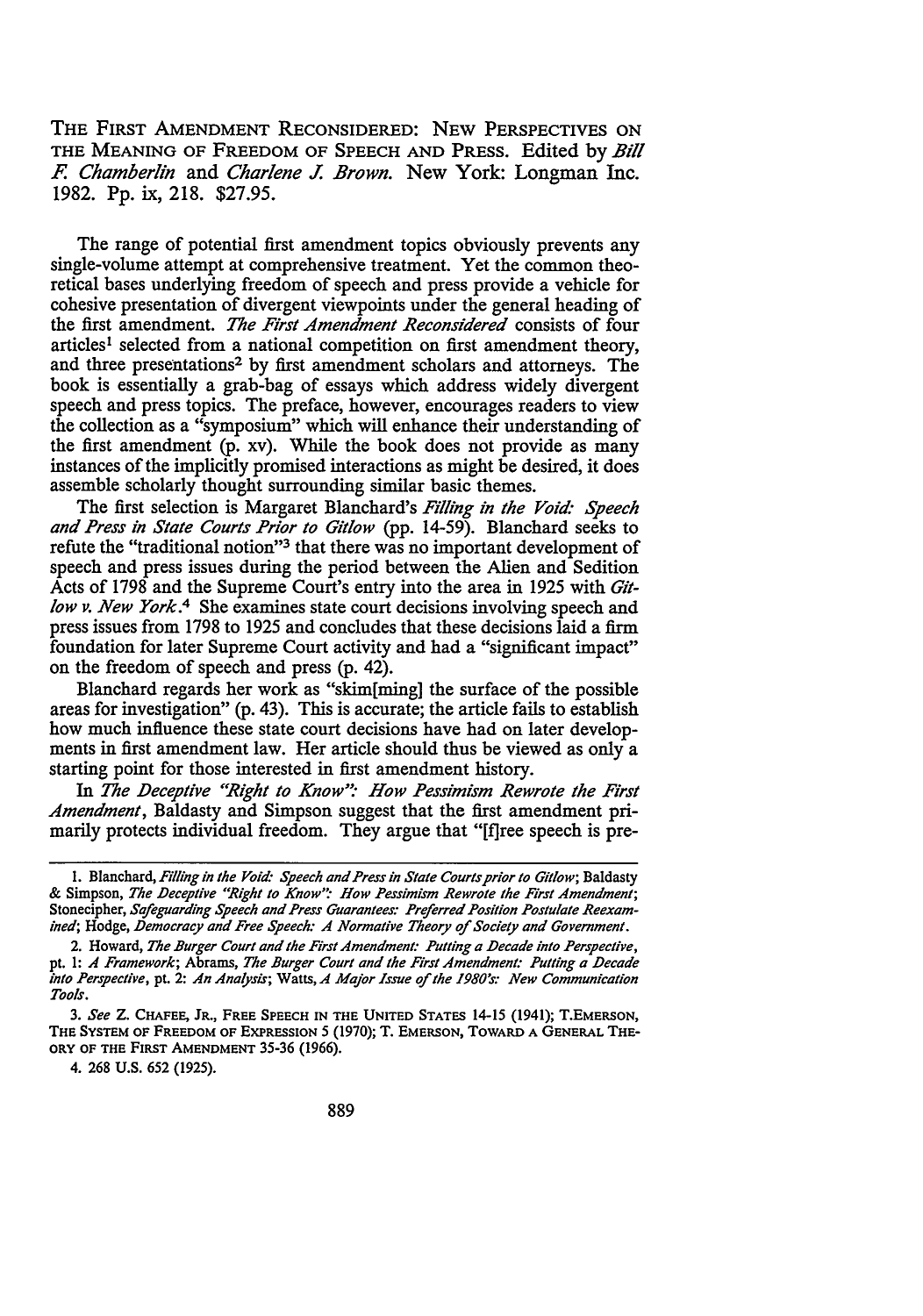cisely that: a right to speak" because "we always have understood the fundamental linkage between individual freedom and a healthy, self-governing society" (p. 80). On the other hand, Baldasty and Simpson acknowledge that the first amendment's protection of free speech is based on the need for public information (p. 82). They fear, however, the loss of ideas that might result if speakers are regulated to provide listeners with diverse information, for "[i]t is the speaker who is more highly motivated to secure his right, will press harder to achieve it, and may have more power to succeed  $\dots$  " (p. 81).<sup>5</sup> Baldasty and Simpson thus assume that sufficiently diverse sources will channel information to the public if all speakers are free to deliver their messages and that all speakers have the same ability to deliver their messages to the public.

In *Sefeguarding Speech and Press Guarantees: Preferred Position Poslll· late Reexamined,* Stonecipher claims that a preference for both speech and press is deeply rooted in United States history (pp. 89-128). The "preferred position postulate" generally holds that freedom of expression, so essential to the exercise of many other basic freedoms, needs to be weighted by the "judicial thumb" in the balancing of interests process (p. 90). Stonecipher approvingly identifies a variety of devices used by the Supreme Court to maintain the preferred position of speech and press.<sup>6</sup> But the very tradition of special protection to which Stonecipher points suggests that his comments do more to celebrate the status quo than to break new ground in first amendment theory.

In *The Burger Court and the First Amendment: Putting a Decade into Perspective,* A. E. Dick Howard and Floyd Abrams each examine the performance of the Burger Court (pp. 129-45). Howard finds that the Burger Court of the early seventies was "less activist, less aggressive, less egalitarian, (and) more deferential to the country's legislative and political process" than was the Warren Court (p. 131 ). By the late seventies, he says, the Burger Court's performance became "so episodic as sometimes to seem random" (p. 131). Howard describes the Court's fluid voting pattern and general distaste for categorical rulemaking, concluding that the Court's behavior reflects its feeling that there are no neat and simple answers to the problems it confronts (p. 134).

Abrams focuses on the Burger Court's treatment of freedom of the press cases and finds a consistent pattern. He asserts that the Court reviews press victories and refuses to review press losses. Moreover, the Court "reaches" for freedom of expression cases that the press has won in lower courts even when these cases are ones that the Court would not otherwise hear (pp. 139-41). This is an interesting and plausible speculation, but, like many constitutional partisans, Abrams may read too much into patterns of Supreme Court case selection. One wonders, too, whether Abrams would applaud the court for *affirming* rather than declining to review lower court decisions he finds unpalatable.

<sup>5.</sup> Emerson, *Legal Foundations of the Right to Know,* 1976 WASH. U. **L.Q.** I, 4.

<sup>6.</sup> Among these is the "actual malice" rule in libel law. *See* New York Times Co, v. Sullivan, 376 U.S. 254, 279-80 (1964). Although Stonecipher shares the concerns of Baldasty and Simpson about the limitations of the rule (pp. 70-74), he says that the rule generally places the press and citizen critic in a preferred position. Pp. 103-04.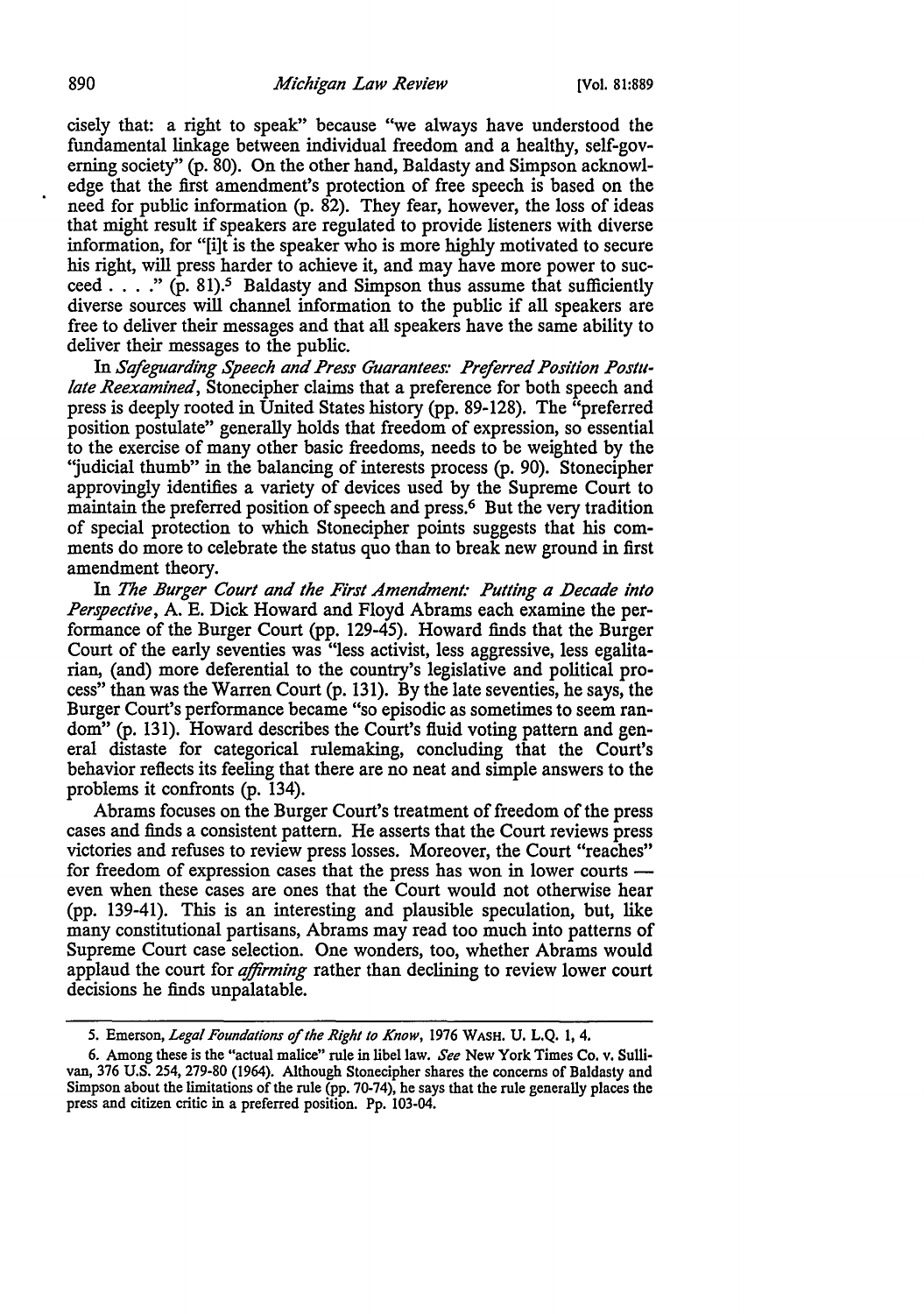In Democracy and Free Speech: A Normative Theory of Society and Gov*ernment,* Hodge argues that the Supreme Court must adopt a carefully articulated theory of the first amendment before it can decide first amendment cases clearly or consistently (pp. 148-80). He proposes a "normative theory of government" and applies his theory to the right of free speech. Hodge explains that any speech which directly affects the electoral process is at the core of the basic free speech right. There must be sufficient communication about the electoral process to prevent any voter from being denied reasons for voting in any particular way (pp. 156-59). Hodge assumes that the government must actively promote voter access to political information. He criticizes the laissez faire "marketplace of ideas" concept as a "faulty analogy" (p. 163). Not only is the laissez faire model an unsound economic theory, but its application to the realm of speech and ideas obscures the harm worked by unrestrained private forces (pp. 162-63).

Finally, inA *Major Issue* of *the 1980's: New Communication Tools* (pp. 181-93), Watts examines the effect of new technologies upon first amendment doctrine. He sees the preservation of an uninhibited marketplace of ideas as the goal of the first amendment (p. 190). Watts asserts that the new communications technologies have the capacity to expand the diversity of viewpoints flowing to the public far beyond current limits (p. 186). However, current government regulation and Supreme Court doctrine have failed to keep pace with the rapid technological advancement. The result, he says, is a slew of unanswered first amendment questions in such areas as ownership and control of the new communications systems, access to the systems, and protection of the privacy of users of new two-way systems (pp. 185-91).<sup>7</sup>

Although these articles address a broad array of topics, there are some consistent themes. One of the interesting issues that emerges from the collection is whether the first amendment protects the rights of speakers, the communication process itself, or the listener's right to information. Baldasty and Simpson argue that the first amendment protects the right to speak, not the right to know (pp. 62-88). Hodge, on the other hand, develops a first amendment right of free speech which differs from the speaker's right advocated by Baldasty and Simpson (pp. 148-80). He states at the beginning and at the end of his essay that his free speech right includes the rights of both speakers and listeners (pp. 152, 171). But in the body of the article Hodge makes it clear that his free speech right is primarily a protection of the communication process (p. 163).<sup>8</sup>

7. Watt agrees with Professor Bollinger that because regulation of electronic media has been traditionally justified by the scarcity rationale, technological advances that have increased access threaten the theoretical base of the fairness doctrine. P. 188. *See* Bollinger, *Elitism, The Masses And The Idea Of Seif-Government: Ambivalence About The "Central Meaning Of The First Amendment,"* in CONSTITUTIONAL GOVERNMENT IN AMERICA 99, 103 (R. Collins ed. 1980). While Watt does not develop this theory further, Bollinger suggests that broadcast regulation can be explained by the remnant scarcity rationale as well as an elitist desire to protect a citizen from messages that are regarded as dangerous or harmful. Under this view, the demise of media scarcity would lay bare the paternalistic distrust of the citizenry and its ability to discern and reject unworthy messages. Although Professor Schmidt has defended this elitism on its own merits, B. SCHMIDT, JR., FREEDOM OF THE PRESS vs. PUBLIC ACCESS (1976), the result of such an exposure may be future relaxation of the fairness doctrine.

8. Professor O'Brien provides well-reasoned agreement with Hodge. D. O'BRIEN, THE